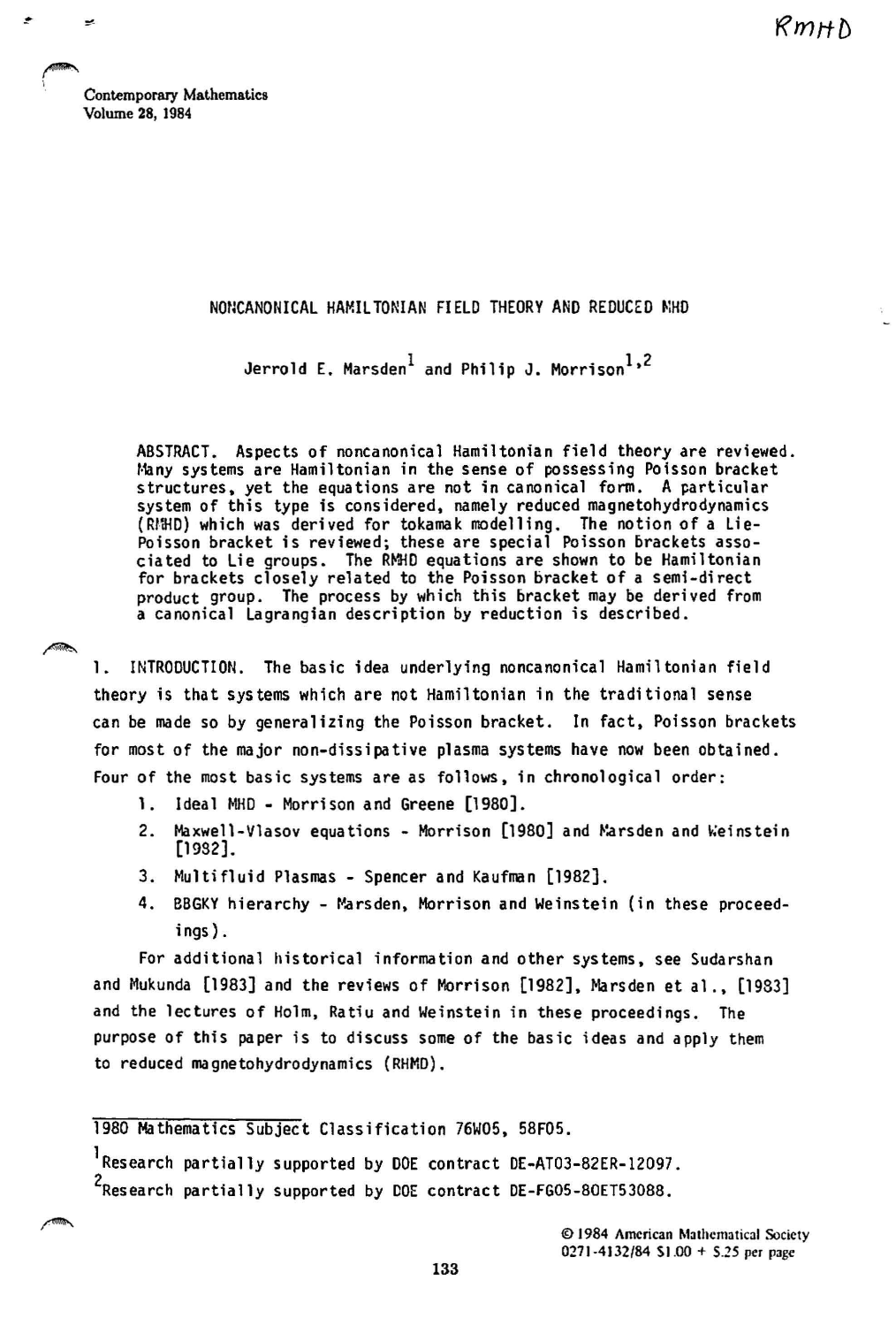We now describe some of the uses for Poisson structures that are now surfacing.

- 1. Categorizing fields. To specify a Hamiltonian field theory. a Hamil tonian and a Poisson bracket are chosen. The structure of the bracket can shed 1 ight on the theory. so a categorization by the bracket form is natural.
- 2. Casimirs. To each bracket there are functions that Poisson commute with every function; these are called Casimirs (see Sudarshan and Mukunda [1983], Littlejohn [1982] and Weinstein's lecture). Casimirs are invariants for any Hamiltonian system when a given bracket is used.
- 3. Stability. Casimirs are useful in testing for linear and nonlinear stability by a method going back to Arnold in the mid 1960's. See the lectures of Holm and Weinstein, Holm et. al. [1983], [1984] Abarbanel et. al [1984] and Hazeltine. Holm and Morrison [1984] for further information.
- 4. Quantization. Dashen and Sharp [1968] use noncanonical brackets for quantum observables in the context of current algeeras. Goldin's lecture in these proceedings indicate how Poisson structures may be useful in quantization. The quantum approach also can be used to ~ derive classical brackets. as in Dzyaloshinskii and Volovick [1980].
- 5. Chaos. As in Holmes and Marsden [1983]. noncanonical Poisson structures can be used to prove the existence of chaos in perturbations of integrable systems.
- 6. Limits. Averaging and Perturbations. As in Littlejohn [1979] and Kaufman's lecture in these proceedings, Poisson structures can play a role in understanding the processes by which one passes to averaged systems or limiting systems and to what degree these more idealized models are good approximations to a more encompasing model. A general framework in which these processes are hoped to be understood is given in Montgomery, Marsden and Ratiu's paper in these proceedings.
- 7. Numerical Schemes. It is hoped that a deeper understanding of Hamiltonian structures will enable one to design algorithms with superior accuracy. For example it is known that algorithms which are energy preserving have better stability properties (see Lewis [1970], Chorin et. a1. [1978] and references therein). Also, the successful vortici ty al gori thms of Chorin-Hal d-Bea1e-Majda are known to be Hami ltonian (see Marsden and Weinstein [1983]). See Holm, Kuperschmidt and Levermore [1984] for some related results.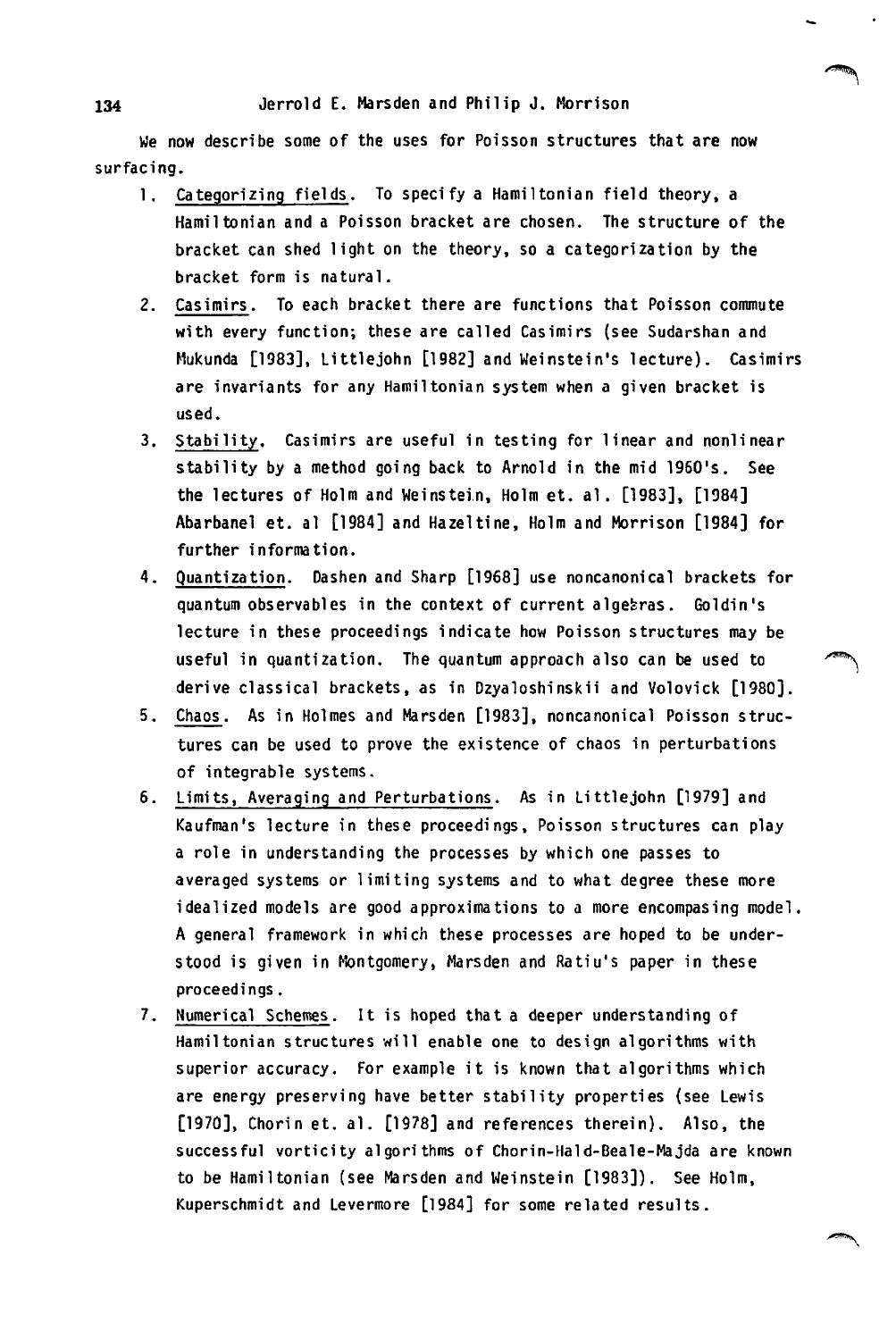## NONCANONICAL HAMILTONIAN FIELD THEORY AND REDUCED MHD 135

A tokamak uses a toroidal magnetic field configuration to confine hot plasma (see, for example, Chen [1974]). The physics of a tokamak is complicated and encompasses a wide range of scales. Kinetic and fluid models are typically used. In particular, RMHO is a simple fluid model that is obtained by approximating three dimensional incomressible MHD with the goal of highlighting the dominant physics (Strauss [1976,1977]). RMHD is a member of a family of such f1 uid models that strive to explain major tokamak features and yet remain tractable (see Rosenbluth et. a1. [1976], Hasegawa and Mirna [1977], Hazeltine et. a1. [1983] and Hazeltine et. a1. [1984]). RMHD has achieved notable success (see Carreras et. al. [1979]). The reader will notice that RMHD is a generalization of the two dimensional Euler equations; perhaps the techni ques discussed in the lectures of Zabusky and Beale can be adapted to RMHD.

The paper is organized as follows. In §2 we review some features of canonical and noncanonical Hamiltonian field theory. RMHD and its noncanonical brackets are presented in §3. In §4 the theory of Lie-Poisson brackets is reviewed and the brackets for RMHD are shown to consist of two pieces, one of which is a Lie Poisson bracket for a semi-direct product group. This group is related to the helical lagrangian paths followed by fluid particles in an idealized limit. The methods by which these brackets are obtained from the Lagrangian description by reduction and from ideal MHD by a limiting procedure are outlined in §5.

2. HAMILTONIAN DESCRIPTION OF CLASSICAL FIELDS. As in classical texts such as Wentzel [1949] and Goldstein [1980]. a system of evolution equations (partial differential or integral equations for example) is said to be in canonical Hamil tonian form if they can be written in the form

$$
\frac{\partial n^k}{\partial t} = \frac{\delta H}{\delta \pi_k}, \quad \frac{\partial \pi_k}{\partial t} = \frac{-\delta H}{\delta n^k}, \quad k = 1, 2, \ldots, N
$$
 (2.1)

where  $n^{k}(x,t)$  are the basic field variables and  $\pi_{k}(x,t)$  are their conjugate momenta, x belonging to a region V of three space. Here H is a functional of the fields  $n$  and  $\pi$ , the dependence being denoted  $H[n,\pi]$ . We recall that the functional derivatives are defined by

$$
\lim_{\varepsilon \to 0} t \frac{H(n, \pi + \varepsilon \overline{\pi}) - H(n, \pi)}{\varepsilon} = \int_{V} \frac{\delta H}{\delta \pi_k} \overline{\pi}_k d^3x \qquad (2.2)
$$

(sum on k), with a similar definition for  $\delta H/\delta n^{k}$ . The reader should consult one of the aforementioned texts for basic examples of this formalism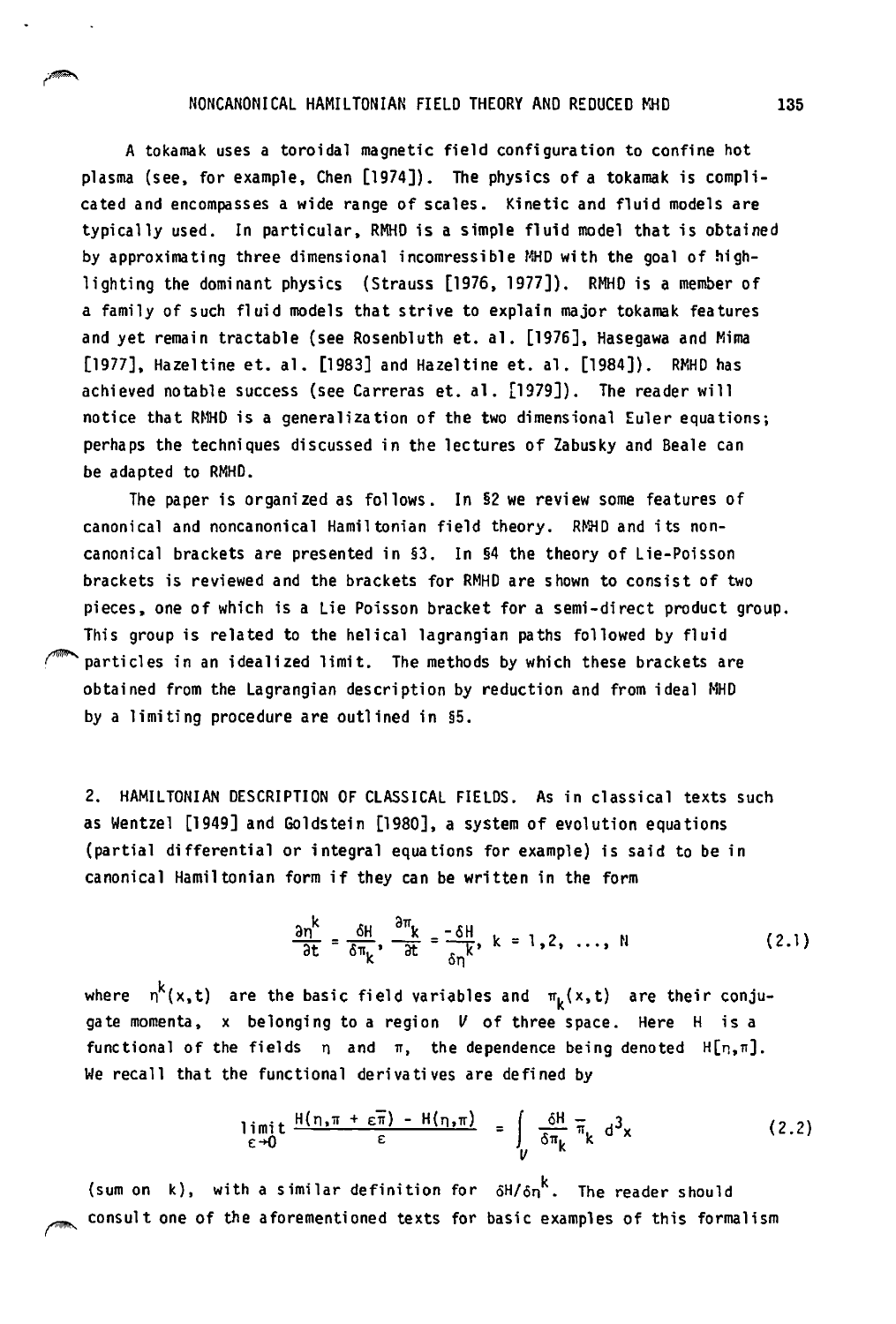such as the Klein-Gordon field. This theory from the point of view of symplectic geometry, along with additional examples, is found in Chernoff and Marsden (1974) and Abraham and Marsden [1978, Section 5.5).

Poisson brackets are defined for functionals F and G of the fields n, m by

$$
\{F, G\} = \int_{U} \left( \frac{\delta F}{\delta n} \, \frac{\delta G}{\delta \pi} \, - \, \frac{\delta G}{\delta n} \, \frac{\delta F}{\delta \pi} \right) d^3 x \tag{2.4}
$$

(sum on  $k$ ); note that {F,G} is a real valued function of  $(n,\pi)$ . It is readily verified that the evolution equations (2.1) are equivalent to

$$
\dot{\mathsf{F}} = \{ \mathsf{F}, \mathsf{H} \} \tag{2.5}
$$

The bracket  $(2.4)$  assigns the new functional  $\{F, G\}$  to two given ones F and G, and has the following basic properties:

- (i) {F,G} is linear in F and G (bilinearity)
- (ii)  $\{F,G\} = -\{G,F\}$  (antisymmetry)
- (iii)  $(E, {F, G} + {F, (G, E)} + {G, (E, F)} = 0$  (Jacobi's identity)
- (iv)  ${E}F,G = E{F,G} + {E,G}F$  (derivation).

 $(i)$ ,  $(ii)$  and  $(iii)$  define a Lie algebra. A bracket on functionals defined on a phase space P (the space of  $(n,\pi)$  above being an example) satisfying (i)-(iv) is called a Poisson structure. (See Weinstein's lecture in these proceedings).

The four basic plasma physics examples listed in the introduction have equations that can be written in Hamiltonian form (2.5) for a suitable Poisson structure {F,G}; however, this Poisson structure does not have the canonical form (2.4) and correspondingly, the evolution equations do not have the canonical form (2.1). These examples clearly demonstrate the need for taking the wider view of non-canonical Hamiltonian field theory -- one demands only a Poisson structure and a Hamiltonian functional such that the equations of motion have the form  $(2.5)$ . If the basic fields of the theory are denoted  $\Psi^1(x,t)$ , i - 1, ..., n, then the Poisson structure is often of the form

$$
\{F,G\} = \int_{V} \frac{\delta F}{\delta \psi^{\mathbf{i}}} 0^{\mathbf{i} \mathbf{j}} \frac{\delta G}{\delta \psi^{\mathbf{j}}} d^3 x \tag{2.6}
$$

where  $0^{i,j}$  is a matrix operator of  $\psi = (\psi^i)$ . Properties (i) and (iv) are automatic from the form (2.6), and (ii) holds if  $0^{i,j} = -0^{ji}$ . On the other hand, Jacobi's identity is a relatively complicated condition on  $0^{1,\overline{\textbf{\textit{j}}}}$ that requires ingenuity or a deeper insight into how bracket structures arise. Of course (2.6) includes (2.4) as a special case. A common class of Poisson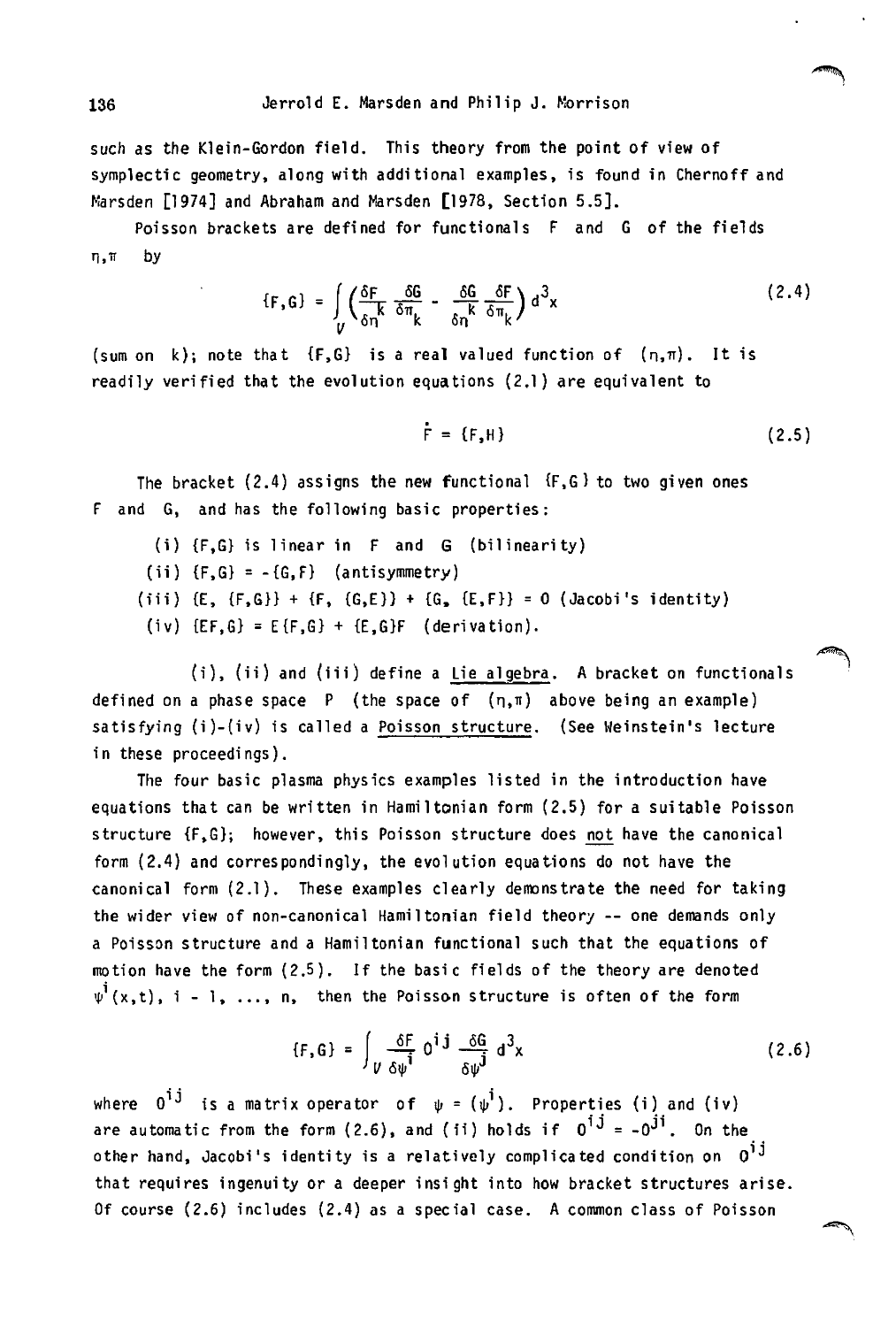### NONCANONICAL HAMILTONIAN FIELD THEORY AND REDUCED MHD

structures have the form (2.6) where

$$
0^{\mathbf{i}\,\mathbf{j}} = \psi^{\mathbf{k}} \mathbf{c}_{\mathbf{k}}^{\mathbf{i}\,\mathbf{j}}
$$

where  $c^{+j}_\nu$  are structure operators for a Lie algebra. For these, Jacobi's identity follows from Jacobi's identity for  $c_{\nu}^{+J}$ . These Lie-Poisson structures are examples of Poisson structures and will be considered in §4.

There are three ways to obtain Poisson structures for a given system. First of all. one can proceed by inspection and analogy with known brackets. The verification of Jacobi's identity can be done directly or with the assistance of Lie-Poisson structures. Second. one can introduce potentials (i .e. Clebsch variables) and induce a bracket on functionals of the physical fields by means of canonical brackets on functionals of the potentials and their conjugate momenta. See. for example. Morrison [1982]. Holm and Kupershmidt [1983] and Marsden and Weinstein [1983J for accounts of this method. Thirdly. and perhaps most fundamentally. one can first write the theory in terms of a Lagrangian (or material) representation for the matter fields with the basic fields being the particle displacement field  $n^k$  and its conjugate momentum  $\pi_{\nu}$ . The canonical bracket (2.4) then induces a non-canonical bracket on the Eulerian (or spatial) fields by means of the map taking the Lagrangian to the Eulerian description. This procedure is a special case of reduction and was the method Marsden and Weinstein [1982] used to obtain the Maxwell-Vlasov bracket and which Spencer [1982] used to obtain the multifluid plasma bracket. Marsden, Ratiu and Weinstein [1983] used this method for several other basic systems as well and its basic features are described in Ratiu's lecture in this volume. See the article of Kaufman and Dewar in these proceedings for a related approach.

3. REDUCED MHO AND ITS BRACKET. As noted in the introduction. the RHHD equations are obtained by approximating the ideal incompressible MHO equations with the goal of describing the dominant tokamak physics. The approximation is tailored to the tokamak toroidal geometry and is discussed in the original papers of Strauss [1976,7]; see also Morrison and Hazeltine [1983].

The tokamak geometry is sometimes described by toroidal coordinates;  $(r, \theta)$  represent polar coordinates in a plane perpendicular to the major toroidal axis; this plane is called the peloidal plane. The angular coordinate along the major axis of the torus is denoted *l;* and is called the toroidal angle. Thus,  $\theta$  and  $\zeta$  are 2 $\pi$ -periodic while 0 < r < a, where r = a represents the torus boundary.

The RMHD fields are obtained by considering the components of the three dimensional velocity field v and magnetic field B in the poloidal plane.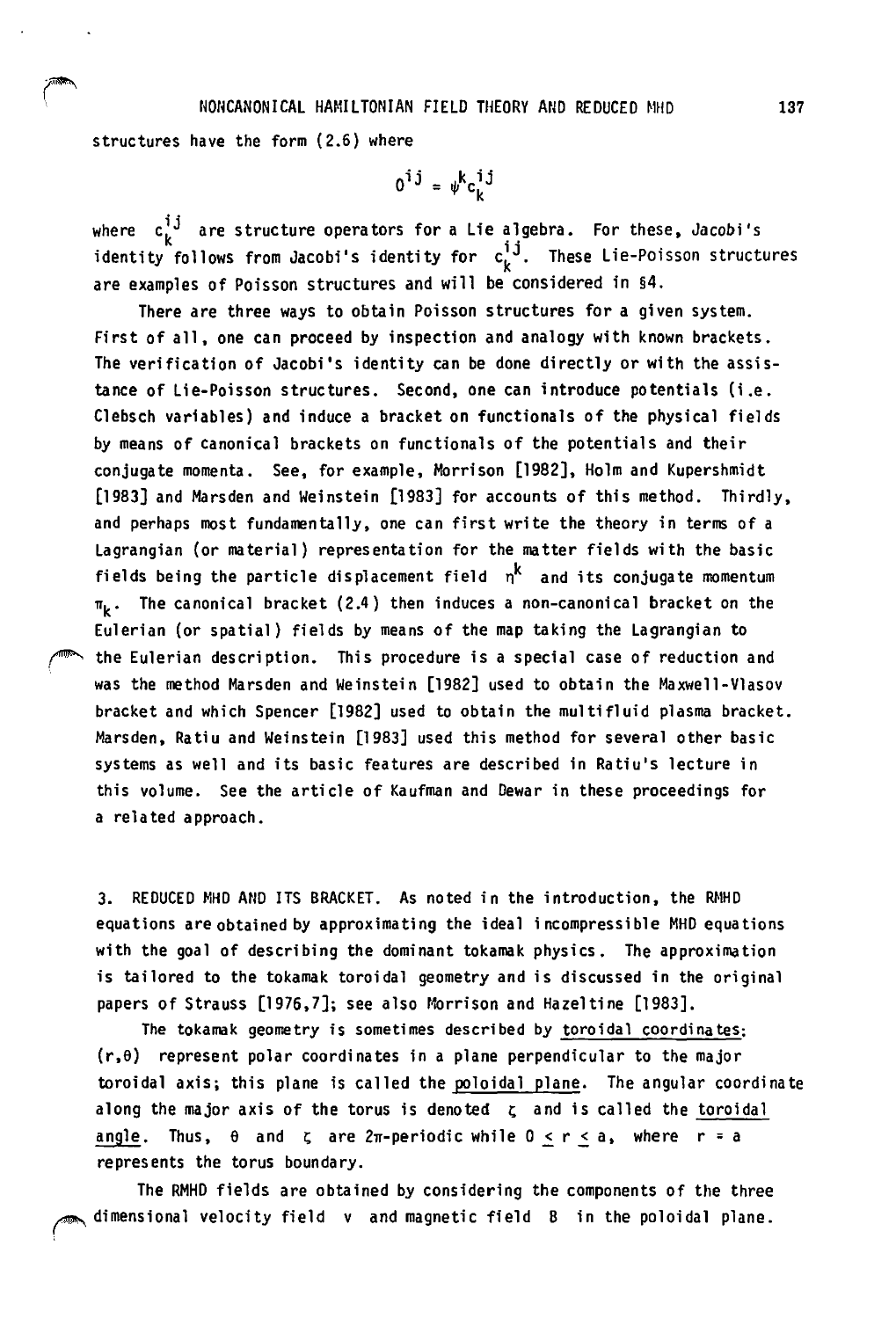The divergence free assumption on v (to lowest order) and the equation  $\nabla \cdot 3 = 0$  for B leads one to consider corresponding potentials for their po10idal projections. namely

(i) a scalar vorticity 
$$
U(r, \theta, \zeta, t)
$$
 (so  $\nabla \times (U\hat{\zeta})$  is the poloidal  
velocity, where  $\hat{\zeta}$  is a unit vector in the  $\zeta$  direction)  
and (ii) a poloidal flux function (or magnetic potential)  $\psi(r, \theta, \zeta, t)$  (so  
 $\nabla \times \psi\hat{\zeta}$  is the poloidal magnetic field).

The toroidal components in the RMHO approximation to leading order are regarded as constant.

The RNHO equations in what is called the low *B* limit (i *.e.* neglecting pressure effects) are

$$
\frac{\partial U}{\partial t} = [U, \phi] + [\psi, J] - \frac{\partial J}{\partial \zeta}
$$
 (3.1a)

$$
\frac{\partial \psi}{\partial t} = [\psi, \phi] - \frac{\partial \phi}{\partial \zeta}
$$
 (3.1b)

where  $[f,g] = \frac{1}{r} \left( \frac{\partial f}{\partial r} \frac{\partial g}{\partial \theta} - \frac{\partial f}{\partial \theta} \frac{\partial g}{\partial r} \right)$  is the canonical Poisson bracket in the poloidal plane and where

and

$$
\nabla_{\perp}^{2} \phi = 0, \quad \text{so} \quad \phi \quad \text{is the velocity stream function}
$$
\n
$$
\nabla_{\perp}^{2} \psi = J, \quad \text{the toroidal current} \quad .
$$

Here,  $\nabla_{\perp} = \hat{r} \frac{\partial}{\partial r} + \frac{1}{r} \hat{\theta} \frac{\partial}{\partial \theta}$  is the poloidal gradient operator and  $\hat{r}$  and  $\hat{\theta}$ are unit vectors along the  $r$  and  $\theta$  coordinate axes. We recall that the NHD current is  $J = \nabla \times B$  so for B in the poloidal plane, J points in the toroidal direction.

The equations (3.1) are to be supplemented with appropriate boundary conditions on  $\phi$  and  $\psi$  at the boundary  $r = a$ .

We now describe the sense in which equations  $(3.1)$  are Hamiltonian. There is a conserved Hamiltonian. which is just the kinetic energy of the fluid plus the magnetic field energy:

$$
H = \frac{1}{2} \int_{V} (|\nabla_{\perp} \phi|^2 + |\nabla_{\perp} \psi|^2) d^3x
$$
 (3.2)

where *V* is the torus,  $0 \le r \le a$ ,  $0 \le \theta \le 2\pi$ ,  $0 \le \zeta \le 2\pi$ . There are additional constants of the motion that are important (for the stability analysis for example) which won't be discussed here; see Morrison and Hazeltine [1983].

Poisson brackets for the RMHO equations (3.1) are as follows; let F and G be functionals of U and  $\psi$  and set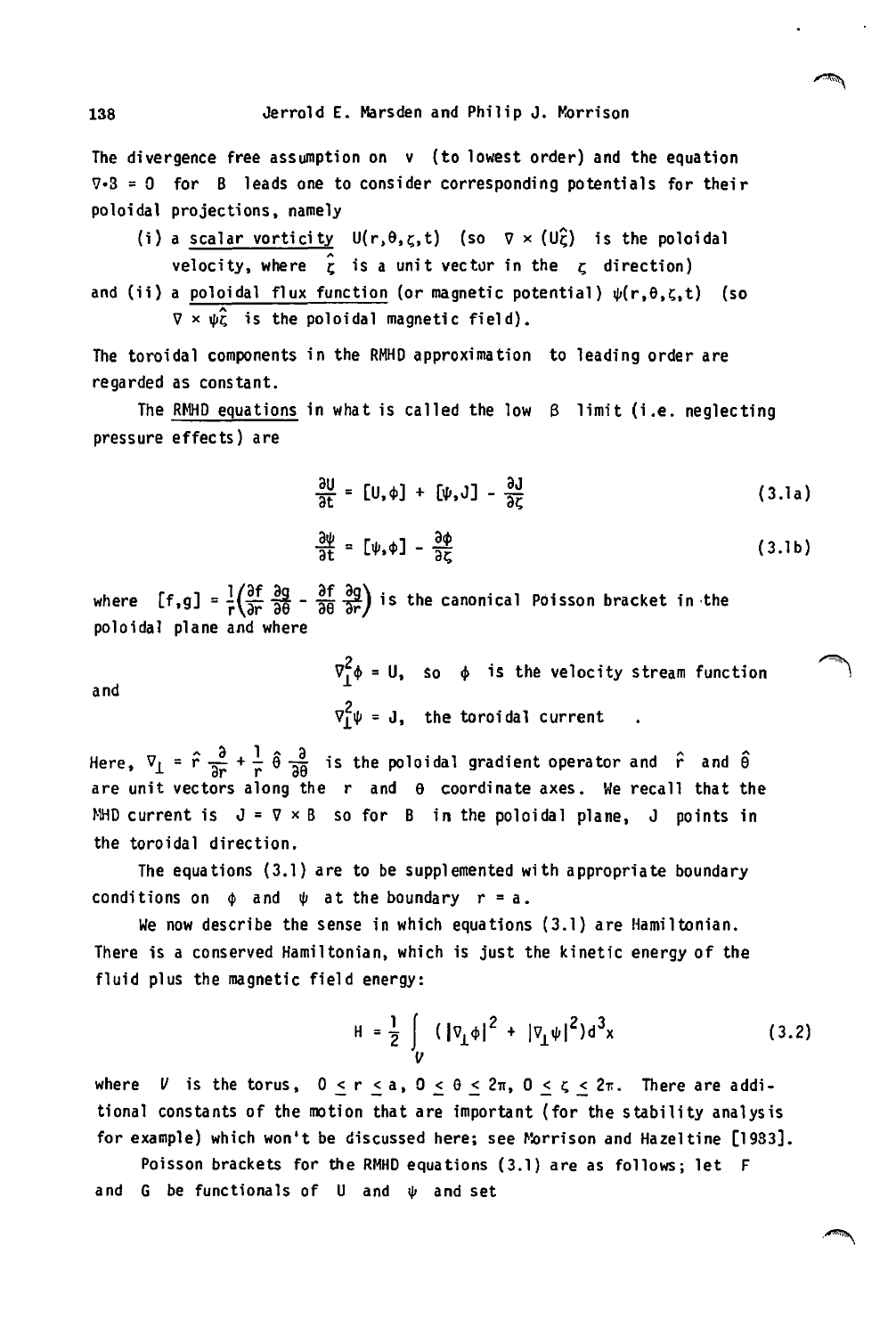NONCANONICAL HAMILTONIAN FIELD THEORY AND REDUCED MHD

 $\sqrt{2}$ 

$$
\{F,G\} = \int\limits_V \left\{ U \left[ \frac{\delta F}{\delta U}, \frac{\delta G}{\delta U} \right] + \psi \left( \left[ \frac{\delta F}{\delta \psi}, \frac{\delta G}{\delta U} \right] + \left[ \frac{\delta F}{\delta U}, \frac{\delta G}{\delta \psi} \right] \right\} + \left( \frac{\delta F}{\delta \psi} \frac{a}{\delta \zeta} \frac{\delta G}{\delta U} - \frac{\delta G}{\delta \psi} \frac{a}{\delta \zeta} \frac{\delta F}{\delta U} \right) \right\} d^3x \quad .
$$

The bracket is due to Morrison and Hazeltine [1983]. Using the fact that  $\frac{\delta H}{\delta U}$  = - $\phi$  and  $\frac{\delta H}{\delta U}$  = -J, it is easy to show that the equations (3.1) are equivalent to the Hamiltonian form

$$
\dot{\mathsf{F}} = \{ \mathsf{F}, \mathsf{H} \} \quad . \tag{3.4}
$$

The only property of the bracket (3.3) which is not obvious is Jacobi's identity. It is verified directly in Morrison and Hazeltine [1983]. In the next section we shall verify that the first two terms of (3.3) are a Lie-Poisson bracket for a semi-direct product; this will give another proof of the Jacobi identity. In the final section we shall discuss the derivation of (3.3) by reduction and approximation (the method of Clebsch potentials is discussed in Morrison and Hazeltine [1983]).

4. LIE-POISSON BRACKETS AND SEMI-DIRECT PRODUCTS. A key feature of the first two terms of (3.3) is the linear dependence on U and  $\psi$ . Brackets of this type are called Lie-Poisson and the associated phase space is the dual of a Lie algebra. We shall describe this construction in this section and shall show that the first two terms of (3.3) are Lie-Poisson brackets on the dual of a semi-direct product Lie algebra. The last term of (3.3) will be discussed in the final subsection.

A. Lie Poisson Brackets. Let G be a Lie group and  $b$  its Lie algebra. We recall (see Abraham and Marsden [1978. Sect. 4.1] for background) that of is the tangent space to G at the identity and that for  $\xi,\eta \in \mathfrak{g}_k$ , the Lie bracket of  $\xi$  and  $\eta$  is given by the formula

$$
[\xi, \eta] = \frac{d}{ds} \frac{d}{dr} g(s) h(r) g(s)^{1} \Big|_{r=s=0}
$$
 (4.1)

where  $g(s)$  and  $h(r)$  are arbitrary smooth curves in  $G$  such that

$$
g(0) = e
$$
,  $h(0) = e$ ,  $g'(0) = \xi$  and  $h'(0) = n$ .

Let  $r^*$  be the dual space of linear functionals on  $r^*$  with the pairing between elements  $\mu \in \mathfrak{H}^*$  and  $\xi \in \mathfrak{H}$  being denoted ( $\mu, \xi$ ). In the infinite dimensional case we choose  $\sigma f^*$  together with a pairing satisfying:  $\langle \mu, \xi \rangle = 0$  for all  $\mu$  implies  $\xi = 0$  (a non-degeneracy condition) in a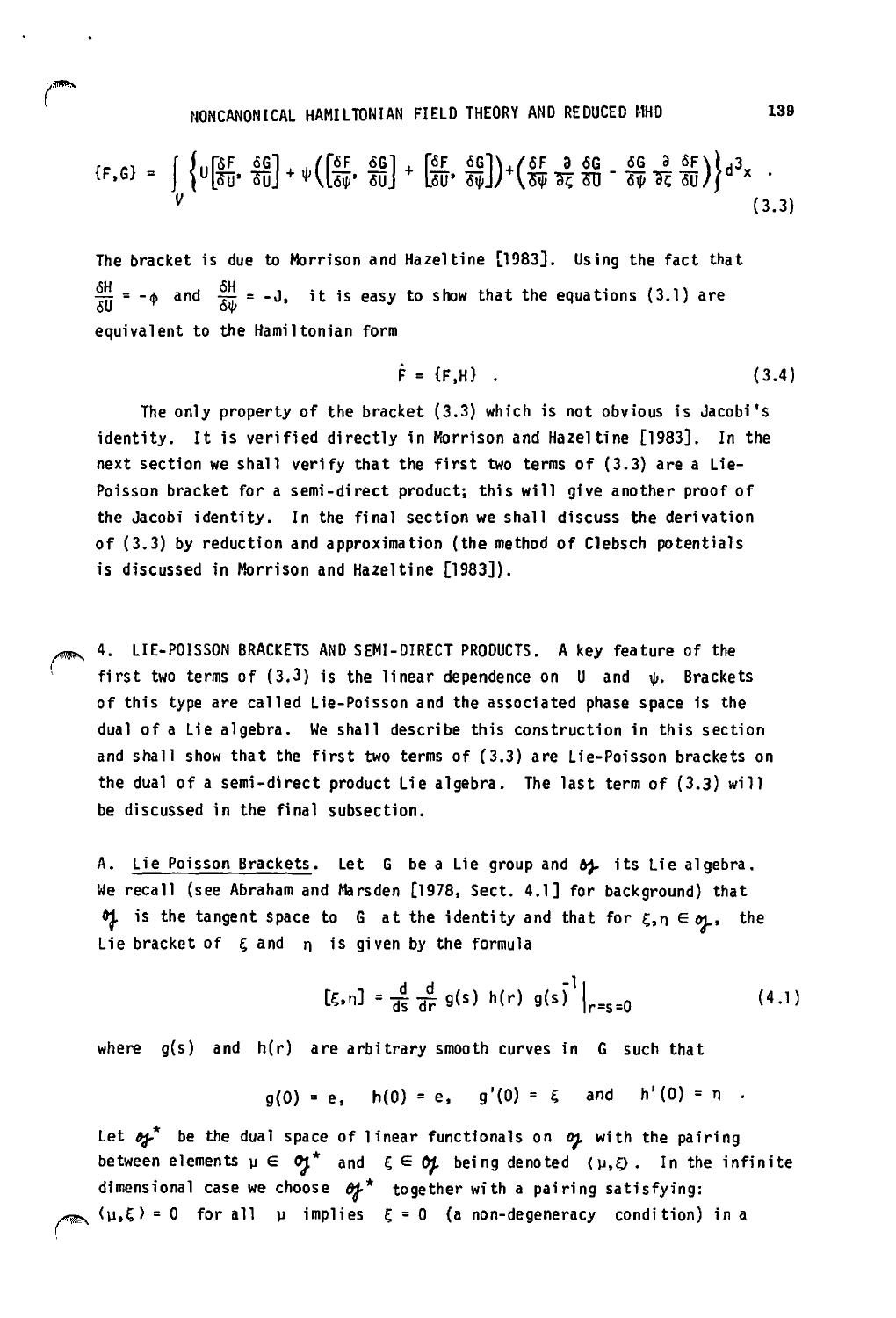way appropriate for the problem at hand.

For  $F:_{\text{f}} \uparrow \uparrow + \text{IR}$ , we define  $\frac{\delta F}{\delta \mu} \in \text{f}$  by  $\frac{d}{dE}F(\mu + \epsilon \overline{\mu})\Big|_{\epsilon=0} = (\overline{\mu}, \frac{\delta F}{\delta \mu})$ (4.2)

which is consistent with (2.2) if  $\langle , \rangle$  is taken to be the L<sup>2</sup>-pairing. The Lie-Poisson bracket is defined by

$$
\{F,G\}_{\pm} = \pm \langle \mu, \left[\frac{\delta F}{\delta \mu}, \frac{\delta G}{\delta \mu}\right] \rangle \tag{4.3}
$$

التعليم<br>ا

There are two choices,  $+$  or  $-$ . For this paper, we shall use the  $+$ bracket, but the - bracket is also used. To understand the ± distinction we need to recall how (4.3) is derived.

If F and G are real valued functions on  $\mathfrak{H}^*$ , we can extend them by left translation to functions  $F_L$  and  $G_L$  on  $T^*G$ , so  $F_L$  restricted to  $T_{\rho}^{*}G = \gamma f^{*}$  is F. But T<sup>\*</sup>G carries canonical Poisson brackets {  $\cdot$  ,  $\cdot$  )<sub>T\*G</sub> and we have

$$
\{F_L, G_L\}_{T^*G} \quad \text{restricted to} \quad T^*_{e}G \quad \text{is} \quad \{F, G\}_{\perp}.
$$

Similarly, extending by right invariance,

 ${F_R, G_R}$  restricted to  $T^{\pi}_e$  is  ${F, G}_+$ <br> $T^{\pi}_e$ 

(see Marsden, Weinstein et. al. [1983] for details of the proof). Thus, the :!: Lie-Poisson brackets are naturally obtained from canonical brackets on T\*6. The process just described of getting brackets on  $\sigma_{J}$ \* from those on T\*G is a special case of a more general procedure called reduction (Marsden and Weinstein  $[1974]$ ). Thus, whether one uses the  $\pm$  bracket depends on whether the system under investigation corresponds to a left (-) or right (+) invariant system on T\*G. In fact the space T\*G often corresponds to material, or Lagrangian coordinates. The above picture relating  $T*G$  and  $\mathfrak{B}^*$  has its origins in the fundamental work of Arnold [1966]; see Ratiu's lecture in these proceedings for further information.

The Lie-Poisson brackets (4.3) make  $p_f$ <sup>\*</sup> into a Poisson manifold. The properties (i)-(iv) of §2 can all be verified directly. For example, Jacobi's identity follows from symmetry of the second variations and from Jacobi's identity for the Lie bracket  $[ , ]$  on  $\eta$ . Alternatively one can simply observe that T\*G, being a canonical manifold (cotangent space). is a Poisson manifold and that the Poisson bracket properties are inherited on  $p^*$  from T\*G by the reduction procedure described above.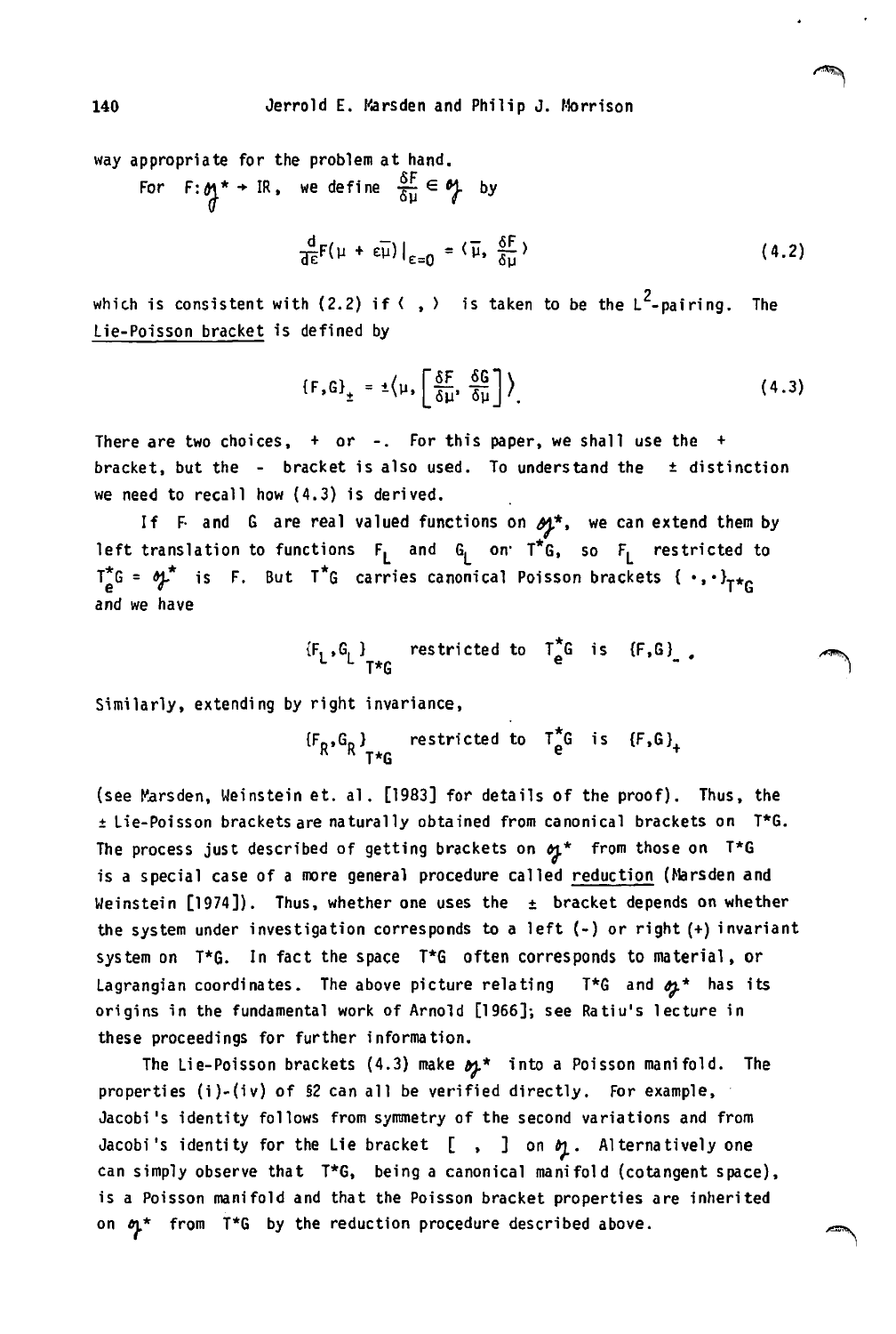B. The Lie-Poisson bracket for the group of canonical transformations. The first term of (3.3) conforms to the Lie-Poisson format (4.3). A bracket of this type occurs for the Vlasov Poisson equation (see Morrison [1980] and Marsden and Weinstein [1982]) and for the two dimensional incompressible Euler equations (see Morrison [1982] and Marsden and Weinstein [1983]. We note that Arnold [1956] discussed the Hamiltonian formuation of Euler's equations. but did not explicitly give this bracket.)

If G is the group of canonical transformations of  $\overline{\mathbb{R}}^2$  then the Lie algebra of G consists of the Hamiltonian vector fields. (See Ebin and Marsden [1970] for the function space topologies used to make these assertions precise). If we identify Hamiltonian vector fields with their generating functions (a constant is dropped in making this identification) then the Lie algebra op is identified with functions and the Lie bracket is the Poisson bracket (see Marsden and Weinstein [1982]; here we use the standard left Lie bracket. while they used the right Lie bracket). The dual of  $\phi$ \* is identified with functions on IR<sup>2</sup> (or more properly densities on IR<sup>2</sup>) and the pairing of  $\phi$ <sup>\*</sup> with  $\phi$  is the usual L<sup>2</sup> pairing. Thus, we conclude that the first term of  $(3.3)$  is the  $(+)$  Lie-Poisson bracket for the group of canonical transforamtions on  $IR^2$ . How this term arises from a Lagrangian description is discussed in §5.

C. Semi-direct products. We now want to show that the first two terms of (3.3) taken together still define a Lie-Poisson bracket. This involves the notion of a semi-direct product. so we review the abstract construction first.

Let G be a group and V a vector space. Let *p* be a representation of G on V. so p is a homomorphism from G to the group of invertible linear transformations of V. We write  $\rho_{\bf g}({\bf v})$  for  $\rho({\bf g})({\bf v})$  for notational convenience. The semi-direct product  $G \times V$  is, as a set,  $G \times V$ , and has group multiplication given by

$$
(g,u_1) \cdot (g_2, u_2) = (g_1 g_2, u_1 + \rho_{g_1}(u_2)) . \qquad (4.4)
$$

One easily checks that  $G \ltimes V$  is a group. Using formula (4.1) and  $(g,u)^{-1}$  =  $(g^{-1}, -\rho_{-1})$ , one can readily prove that the Lie bracket for  $G \ltimes V$  is given  $g$ by

$$
[(\xi_1, v_1), (\xi_2, v_2)] = ([\xi_1, \xi_2], \rho'_{\xi_1}(v_2) - \rho'_{\xi_2}(v_1))
$$
 (4.5)

where  $\rho_E^*: V \rightarrow V$  is defined by

$$
\rho_{\xi}^{\prime}(v) = \frac{d}{d\varepsilon} \rho_{g(\varepsilon)}(v)|_{\varepsilon=0}
$$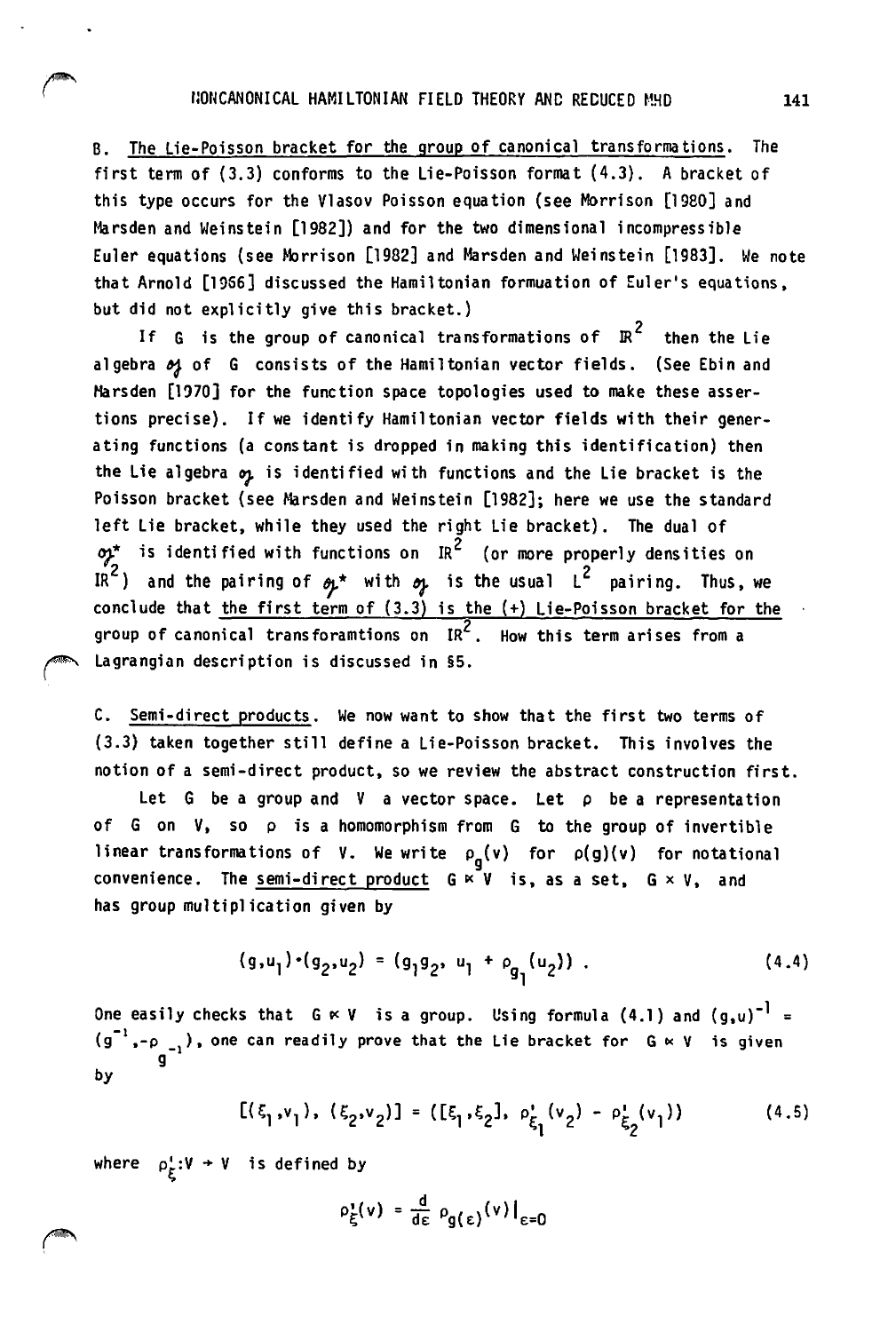where  $g(\epsilon)$  is any curve in G satisfying  $g(0) = e$  and  $g'(0) = \xi$ . This Lie algebra is denoted  $\phi_j \propto V$ .

For example, the Euclidean group  $E(3)$  of rigid motions of  $IR^3$  is the semi-direct product of the rotation group O(3} and the translation group IR<sup>3</sup>; E(3) = O(3)  $\times$  IR<sup>3</sup> where O(3) acts on IR<sup>3</sup> by matrix multiplication. This of course is well-known (see, for example, Talman [1968] or Sudarshan and Mukunda [1983, p. 251ff]).

If we identify  $({\bf q} \times V)^*$  with  ${\bf q}^* \times V^*$ , combining (4.3) and (4.5), we see that the Lie Poisson brackets on  $(\sigma \sim v)^*$  are given by

$$
\{F,G\}_{\pm} = \pm \left( \mu, \left[ \frac{\delta F}{\delta \mu}, \frac{\delta G}{\delta \mu} \right] \right) + \left\langle a, \rho'_{\frac{\delta F}{\delta \mu}} \left( \frac{\delta G}{\delta a} \right) - \rho'_{\frac{\delta G}{\delta \mu}} \left( \frac{\delta F}{\delta a} \right) \right) \right)
$$
(4.6)

where  $(\mu, a) \in q^* \times V^*$  and  $\langle , \rangle$  denotes the pairing on the appropriate space.

Now let  $G = Sym(IR^2)$  be the group of canonical transformation  $n = 0$ IR<sup>2</sup> or of a region in IR<sup>2</sup> and let V =  $F(\,$ IR<sup>2</sup>) be the space of functions k on IR<sup>2</sup> and let G acton V by Lie transport:  $\rho_{n}(k) = k \circ n^{-1}$ . (The inverse is to make it a (left) representation). The induced action of OJ- on V is by Lie differentiation of vector fields or in terms of functions, by Poisson brackets:

> $\rho'_e(k) = \{f, k\}$ (4.7)

where  $\{ , \}$  is the standard Poisson bracket in IR<sup>2</sup> (the same as  $[ , ]$ used in 3.1). Substituting (4.7) in (4.6) with  $a = \psi$ ,  $\mu = U$  and using the + lie-Poisson structure, (4.6) reduces to the first two terms in (3.3). In summary, we have proved that the first two terms of (3.3) are the Lie-Poisson bracket associated with the semi-direct product of canonical transformations and functions,  $Sym(IR^2) \propto F(IR^2)$ .

D. Helical Symmetry. Finally, we consider the last term of (3.3). First of all, this term is in almost canonical form and Jacobi's identity for it is readily checked. Combined with the result of part C, this verifies that indeed (3.3) defines a Poisson structure.

If we confine ourselves to solutions with helical symmetry, then the last term of (3.3) can be transformed away and the entire bracket then becomes Lie-Poisson. This proceeds as follows: fix a number  $q_0$  and consider the additive group IR acting on  $(r,\theta,\zeta)$  space by

$$
H_S^{q_0}(r, \theta, \zeta) = (r, \theta + sq_0^{-1}, \zeta + s).
$$
 (4.8)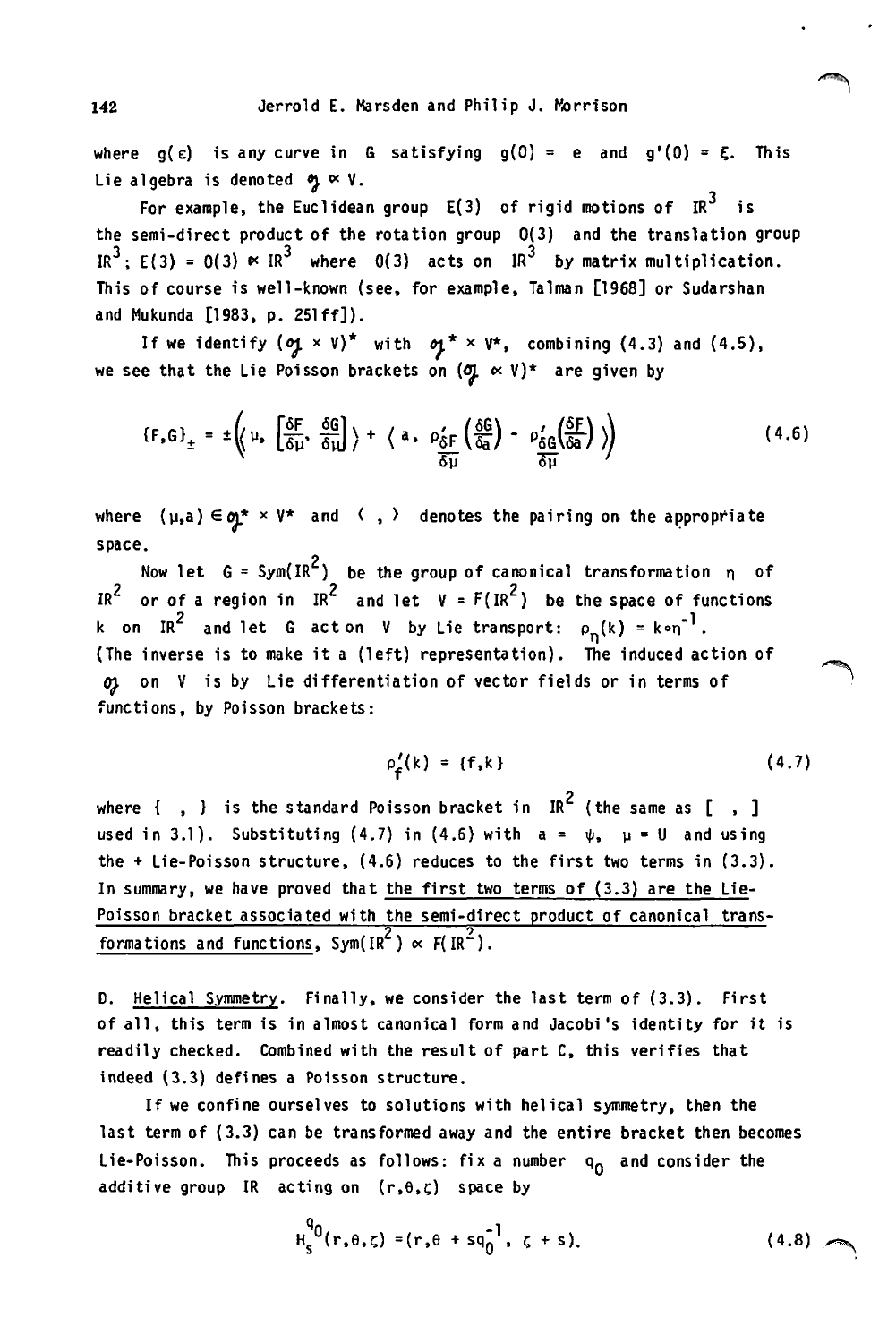This is the group of helical transformations with pitch  $q_0$ . If  $\psi_k$  is invariant under  $H_s$ , it has the form

$$
\psi(r,\theta,\zeta,t) = \hat{\psi}(r,\theta - q_0^{-1}\zeta,t)
$$
 (4.9)

as is easily checked. and similarly for U. One can check that for helically symmetric functions, the transformation  $\psi \rightarrow \psi_h$ , U  $\rightarrow U_h$  given by

$$
\psi_h(r,\theta,t) = \hat{\psi}(r,\theta,t) + \frac{r^2}{2q_0}
$$
  
\n
$$
U_h(r,\theta,t) = \hat{U}(r,\theta,t)
$$
\n(4.10)

transforms the bracket (3.3) to

$$
\{F, G\} = \int_{U} u_h \left[ \frac{\delta F}{\delta U_h}, \frac{\delta G}{\delta U_h} \right] + \psi_h \left( \left[ \frac{\delta F}{\delta \psi_h}, \frac{\delta G}{\delta U_h} \right] - \left[ \frac{\delta G}{\delta \psi_h}, \frac{\delta F}{\delta U_h} \right] \right) d^2 x \qquad (4.11)
$$

Thus, in the single helicity case. the bracket (3.3) transforms via (4.9) to the Lie-Poisson bracket (4.11). (See Morrison and Hazeltine [1983J).

One can also transform away the third term in (3.3) by using Lie trans forms. One attemps to solve the equation

$$
\frac{\partial \psi_h}{\partial \zeta} + [\psi_h, \psi] = 0 \tag{4.12}
$$

for  $\psi_h$  given  $\psi$ . In general this is impossible because  $\zeta$  must be a periodic variable. However, if it were possible, one sees that formally, this transforms away the third term of (3.3) (see the Appendix for this calculation). Following the dictates of Lie transform theory. we get a good approximation to (4.12) by averaging (see Guckenheimer and Holmes [1983. Chapter 4]). Since the helicity condition (4.9) gives the solution (4.10) to (4.12). it is natural to average  $\psi$  first with respect to  $H_c^q$ :

$$
\psi_{\mathbf{a}\mathbf{v}}(\mathbf{r},\theta,\zeta) = \int_0^{2\pi} \psi \circ H_{\mathbf{S}}^{q_0}(\mathbf{r},\dot{\theta},\zeta) d\zeta
$$
 (4.13)

where t is suppressed. Then  $\psi_{\mathbf{a}}$  is helically invariant. Now let  $\psi_{\mathbf{h}} =$  $\Psi_{\rm av}$  +  $r^2$ /2q<sub>0</sub>, U<sub>h</sub> = U<sub>av</sub>. The map

$$
(\psi, U) \rightarrow (\psi_h, U_h) \tag{4.14}
$$

transforms the bracket  $(3.3)$  into  $(4.11)$ , which is shown just as in the appendix .

In fact. one can verify that (4.14) is a momentum map for the action of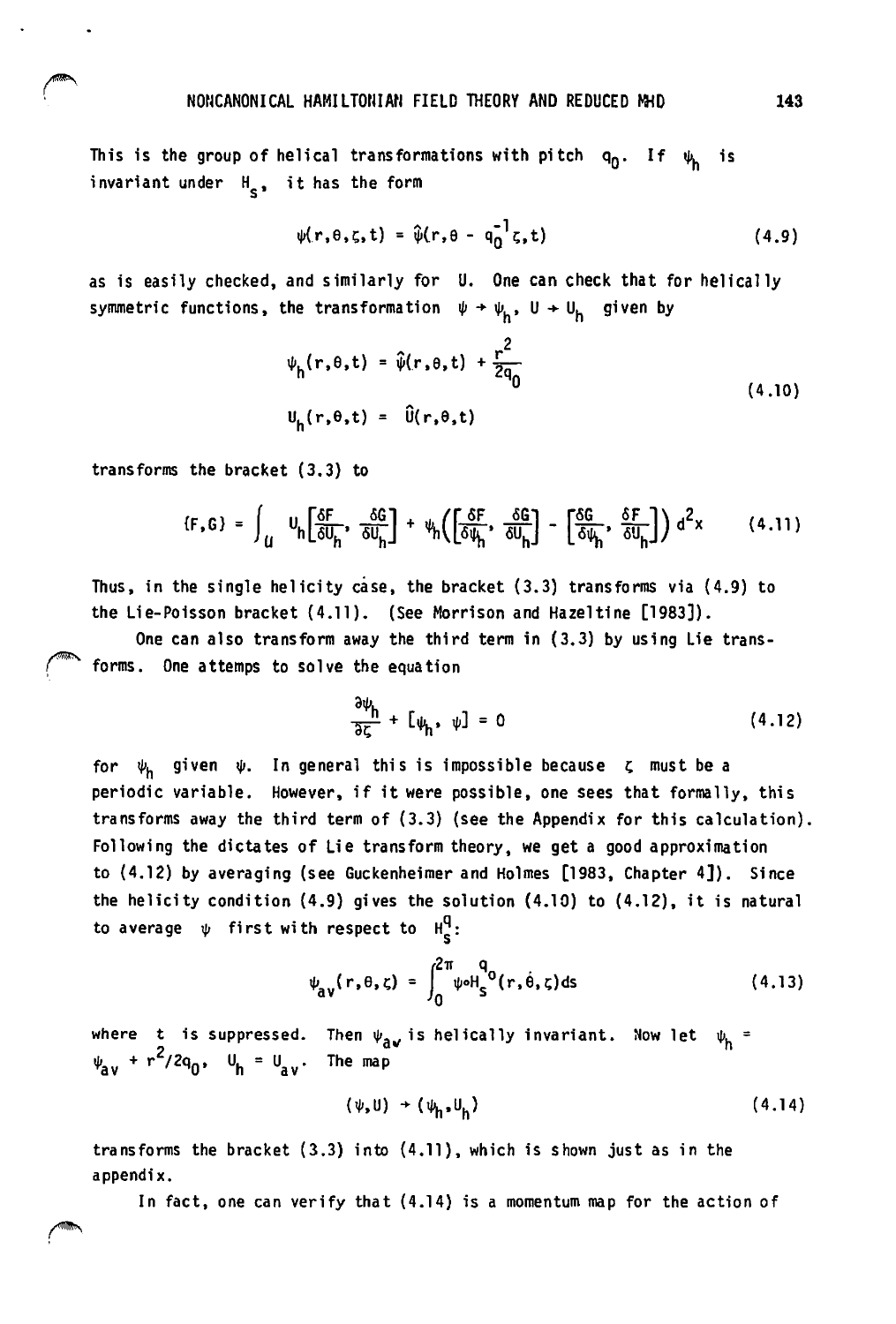the semi-direct product  $Sym(IR^2) \times F(IR^2)$  on the space of  $U(r,\theta,\zeta)$  and  $\psi(r,\theta,\zeta)$  with the bracket (3.3) given as follows. (See Ratiu's lecture, Abraham and Marsden [1978] and Marsden, Weinstein, et. al. [1983] for the basic definitions and properties of momentum maps). If  $n \in Sym(IR^2)$  and  $f \in F(\text{IR}^2)$ , let them act on ( $\psi$ , U) by

$$
(\psi, U) \; \mapsto \; (\psi_{\text{av}}, \; U_{\text{av}})
$$

where

and

 $\psi_{av}(r,\theta,\zeta) = \psi(n(r,\theta + f(r,\theta)q_0^{-1}),\zeta + f(r,\theta))$ 

$$
U_{av}(r,\theta,\zeta) = U(n(r,\theta),\zeta)
$$

This remark is consistent with the fact that momentum maps are always Poisson maps and the fact that Lie transforms, averaging and reduction are closely related.

5. REMARKS AND CONJECTURES ON LAGRANGIAN COORDINATES, REDUCTIONS AND APPROXIMATIONS. The preceeding discussions still leave open the question of how to derive brackets like  $(3.3)$  or  $(4.11)$ . For the single helicity case, the derivation of (4.11) from canonical Lagrangian coordinates proceeds as follows. We assume that individual fluid particles follow trajectories that commute with the helical group and that the magnetic field is Lie transported. Thus, the particles move by means of volume preserving diffeomorphisms  $\phi:IR^{3} \rightarrow IR^{3}$  such that  $H_{S}^{\tilde{Q}} \circ \phi = \phi \circ H_{S}^{\tilde{Q}}$  for each s. Call the group of such  $\phi$ 's,  $K$  Now we add a constraint that is consistent with the RMHD approximation namely that the toroidal speed of the particles is fixed; thus the mation namely that the toroidal speed of the particles is fixed; thus the  $\frac{q_0}{q_0}$ configuration space for the fluid is  $K/s^1$  where  $s^1$  is the group of  $H_s^{q_0}$ But  $J(S^1)$  is the group of transformations of the helices (orbits of the action (4.8)), which is isomorphic to Sym(IR<sup>2</sup>).  $\mathcal{H}/S^1$  then is the basic configuration space for a single helicity fluid.

Thus, the phase space is  $T*Sym(\text{IR}^2)$ . Now the magnetic potential is Lie transported by the helical action of  $Sym(\text{IR}^2)$  as in §40. Thus, one can reduce  $T*Sym(IR^2)$  as described in Ratiu's lecture to obtain a Lie-Poisson structure for the semi-direct product of sym( $IR<sup>2</sup>$ ) and the space on which the magnetic potential lives. This produces exactly the structure (4.11).

To obtain the bracket (3.3) from a canonical Lagrangian picture we proceed as follows. As above. we build the RMHD approximation we have in mind into the Lagrangian configuration space. Choose  $q_0 = \infty$  so  $H_e^{\infty} = H_e$ is just translation in the  $\zeta$ -direction; these  $H_{\epsilon}$  form an S<sup>l</sup> group. Now to allow  $\zeta$  dependence we choose the basic configuration space to be the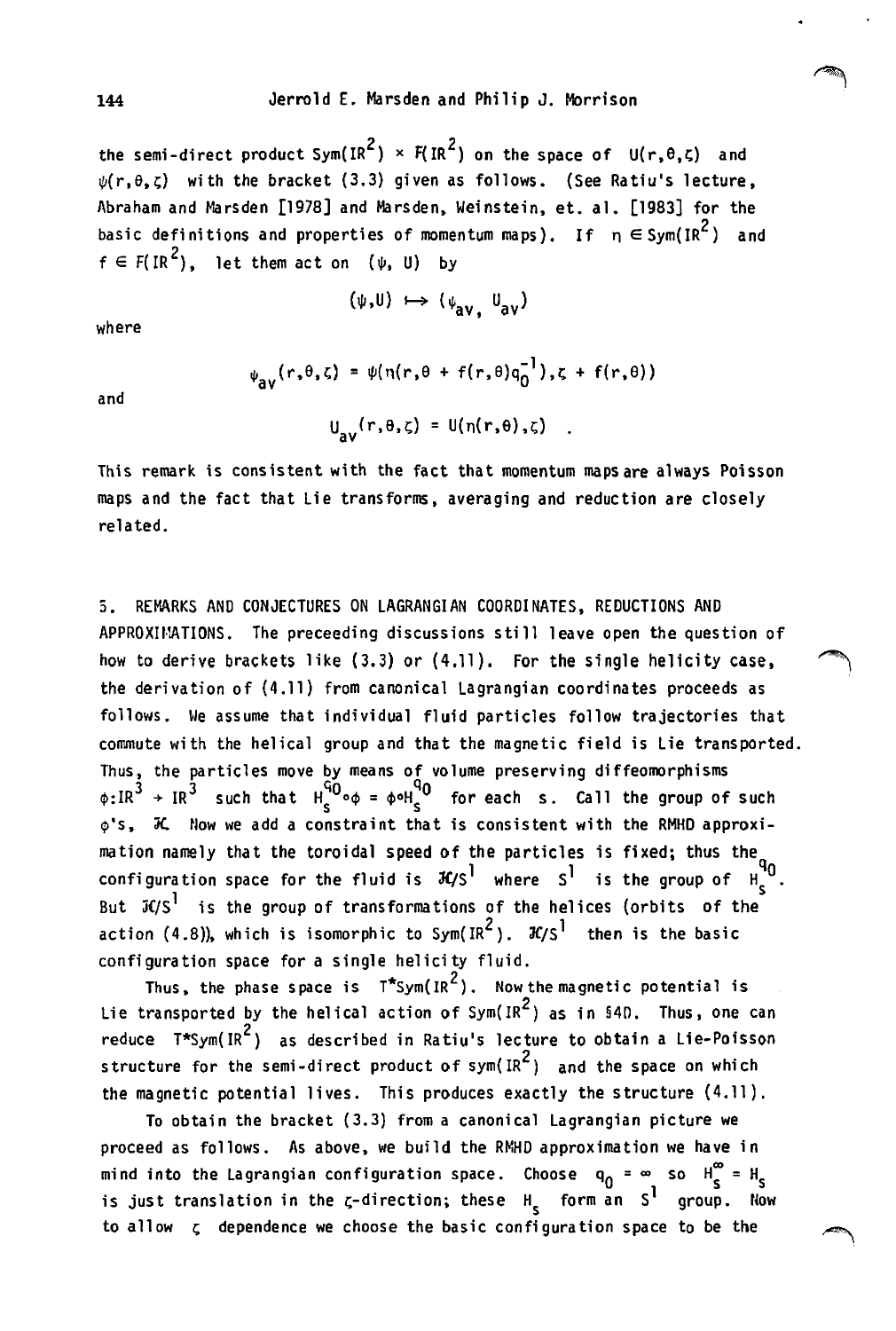# NONCANONICAL HAMILTONIAN FIELD THEORY AND REDUCED NHD 145

group C of volume preserving transformations that map  $S^1$  orbits to  $S^1$ orbits. Again the magnetic potential is Lie transported. However, our magnetic field will be assumed to have a dynamic component only in the poloidal plane so it is consistent to choose the subgroup *S* of C consisting of diffeomorphisms that are the identity in the  $r, \theta$  variables ("streaming" diffeomorphisms:  $(r, \theta, z) \mapsto (r, \theta, z + g(r, \theta))$ . Our basic configuration space is then *CIS*, which is roughly, speaking, the *r*-dependent diffeomorphisms of the  $(r, \theta)$  plane, and so the phase space is  $T^*(C/S)$ . However, the magnetic potential is Lie transported, so we need to reduce  $T^*(C/S)$  by the further symmetry group corresponding to the magnetic potential and the  $s<sup>1</sup>$ invariance. We note that  $C/S$  is a bundle over the  $\zeta$  axis with fiber Sym(IR<sup>2</sup>). the diffeomorphism group of the  $\zeta$  = constant poloidal planes. We now perform the reduction procedure described in Ratiu's lecture fiberwise. By the fonnulas in the paper of 140ntgomery. Marsden and Ratiu in these proceedings. the bracket on the quotient space is the semi-direct Lie-Poisson bracket plus a canonical bracket for the  $\zeta$  dependence. Finally, the  $S<sup>1</sup>$ symmetry quotient inserts  $a = \partial/\partial \zeta$  in this canonical bracket, to produce the bracket (3.3).

The last step in this construction can be illustrated by the wave equation on the  $\zeta$  axis. The canonical bracket on the phase space  $F(S^1) \times F(S^1)^*$ (\*' is

$$
\{F,G\} = \int_{S^1} \left(\frac{\delta F}{\delta \phi} \frac{\delta G}{\delta \pi} - \frac{\delta F}{\delta \pi} \frac{\delta G}{\delta \phi}\right) dz.
$$

However the bracket on the reduced space with  $\zeta$ -translations divided out is

$$
\{F, G\} = \int \left(\frac{\delta F}{\delta \phi} \frac{\partial}{\partial \zeta} \frac{\delta G}{\delta \pi} - \frac{\delta F}{\delta \phi} \frac{\partial}{\partial \zeta} \frac{\delta F}{\delta \pi}\right) d\zeta
$$

i.e. we change the cosymplectic operator as follows:

$$
\begin{pmatrix} 0 & 1 \\ 0 & 0 \end{pmatrix} \mapsto \begin{pmatrix} 0 & \frac{1}{3} \\ -\frac{3}{3} & 0 \end{pmatrix}
$$

This is proved the same way as the corresponding assertion for Maxwell's equation (see Marsden and Weinstein [1982]).

We just mention that there is another way of getting (3.3) directly from the (incompressi ble homogeneous version of) the Morrison-Greene bracket for MHD. Namely, one inserts the decomposition  $y = v_{\parallel} \hat{\zeta} + \hat{\zeta} \times \nabla_{\perp} \phi$  and  $B = B_{\parallel} \hat{\zeta} + \hat{\zeta} \times \nabla_{\parallel} \psi$  into that bracket. With div  $B = 0$ ,  $B_{\parallel} = 1$  and  $v_{\parallel} = 1$ , the expression (3.3) results. One can also use this procedure to derive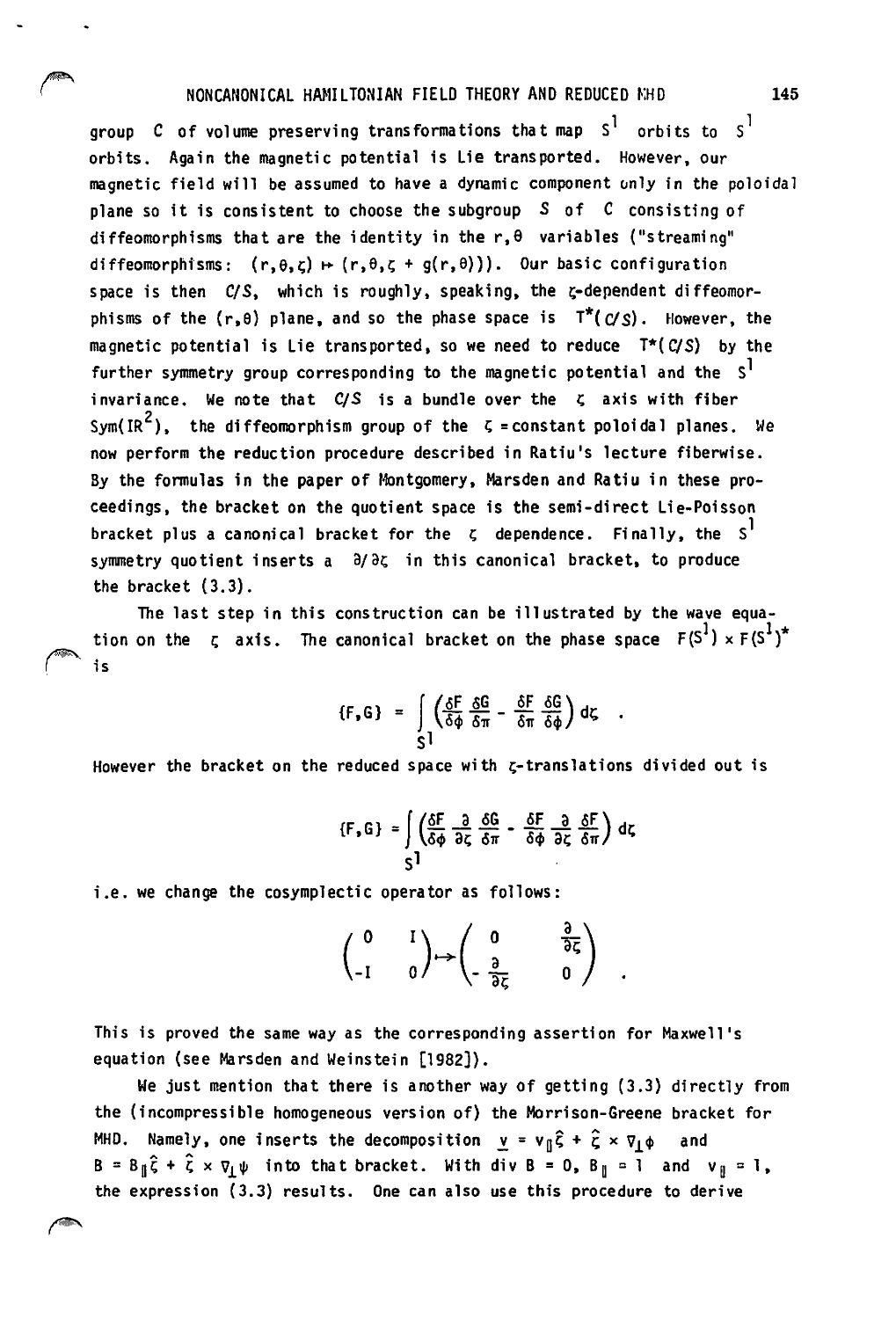more complex brackets with a  $v_{\text{N}}$  dependence. (These are related to the hamiltonian structure of the Hazeltine equations [1983] which will be the subject of another publication (Hazeltine, Holm and Morrison [1984]).) The rough idea is that if a factor  $B_n$  is inserted in the last term of  $(3.3)$ , linearity of the brackets in the field variables is restored. This is consistent with the fact that the Morrison-Greene bracket is Lie-Poisson for a semi-direct product (Holm and Kupershmidt [1983]) and can be derived from canonical brackets in a Lagrangian representation (Marsden, Ratiu and Weinstein [1983]). The procedure of neglecting  $\delta/\delta v_{\parallel}$  and  $\delta/\delta B_{\parallel}$  terms in this bracket can be viewed as an approximation procedure analogous to the limit  $c \rightarrow \infty$  which converts the Maxwell-Vlasov to the Poisson-Vlasov bracket.

We hope that the bundle point of view sketched in the paper of Montgomery, Marsden and Ratiu in these proceedings will shed 1 ight on how these processes of averaging, reduction and limits all tie together into a coherent picture.

#### APPENDIX

If  $\psi$  is a given function then the formal solution to (4.12) can be obtained by integrating the characteristic equations where  $\psi$  acts as a Hamiltonian and  $\zeta$  plays the role of time. Cne obtains  $\psi_{\mathbf{h}}(r_0(r,\theta,s),$  $\theta_{\alpha}(r,\theta,\zeta)$ , 0), where we have suppressed the parametric time dependence. Shortly we will implicitly differentiate (4.12) in order to formally transform variational derivatives into derivatives with respect to  $\psi_n$ .

Let us suppose that P is some functional of  $\psi$  that has the first variation

$$
CP[\psi] \cdot \delta \psi = \int_{V} \frac{\delta P}{\delta \psi} \delta \psi d^{3}x
$$
  
= 
$$
\int_{V} \frac{\delta P}{\delta \psi_{h}} \delta \psi_{h} d^{3}x
$$
 (A.1)

In the second equality we assume P is a functional of  $\psi_{h}$  through (4.12). If we define the operator  $\mathcal{L}$  by,  $\mathcal{L}f = \frac{\partial f}{\partial \zeta} + [f,\psi]$ , then linearization of (4.12) yields

$$
\delta \psi_h = \mathcal{L}^{-1} [\psi_h, \delta \psi] \tag{A.2}
$$

where we have used  $\boldsymbol{\mathcal{L}}^{-1}$  to mean the inverse of  $\boldsymbol{\mathcal{L}}$ . In practice  $\boldsymbol{\mathcal{L}}^{-1}$  is obtained by integrating over characteristics. For our purposes it will be sufficient to pretend that the appropriate analysis has been done and that we can freely invert £ when needed. Inserting (A.2) into (A.1) yields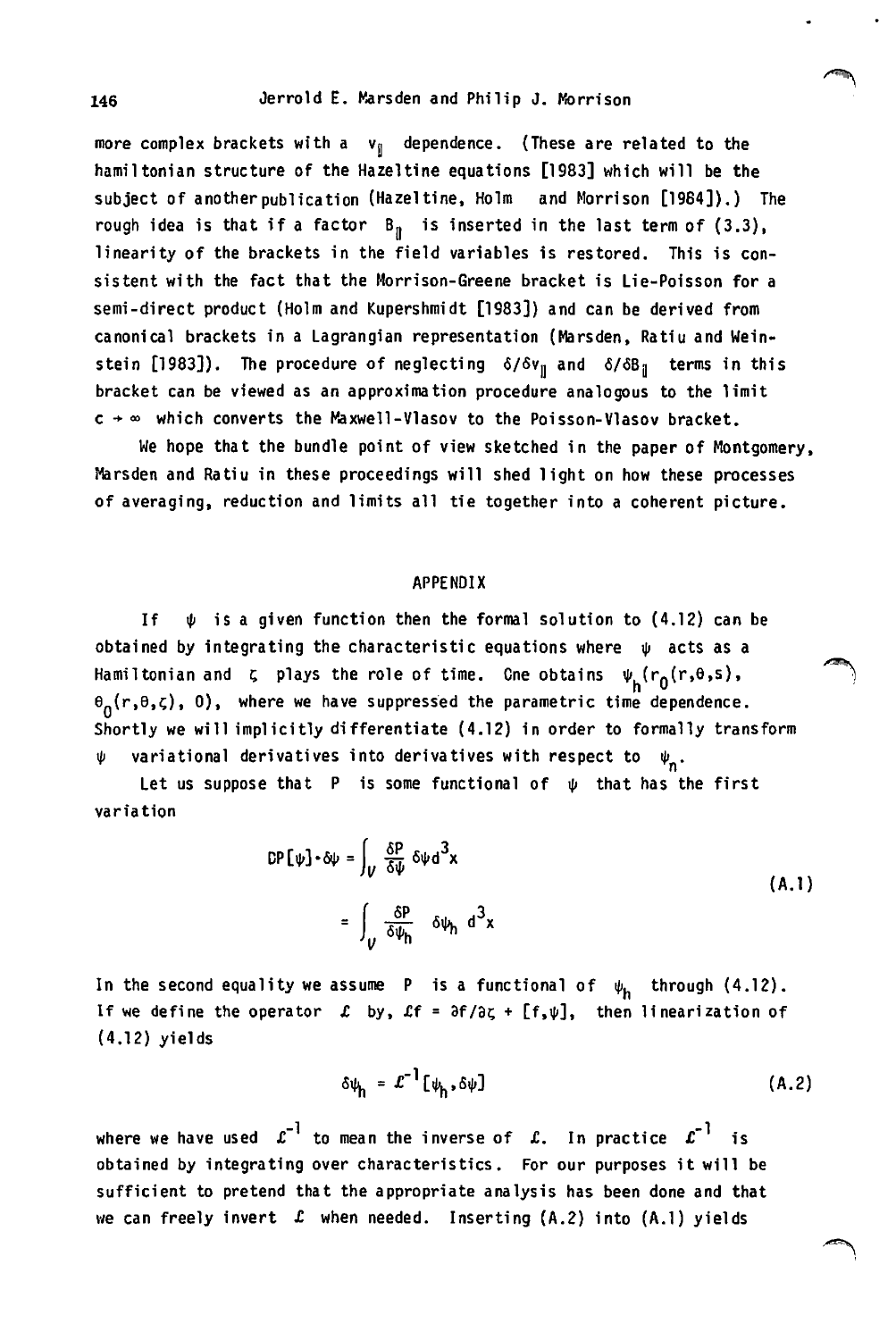NONCANONICAL HAMILTONIAN FIELD THEORY AriD REDUCED MHO 147

$$
DP \cdot \delta \psi = \int_{V} \frac{\delta P}{\delta \psi} \delta \psi d^{3}x = \int \frac{\delta P}{\delta \psi_{h}} L^{-1} [\psi_{h}, \delta \psi] d^{3}x \qquad (A.3a)
$$

$$
= \int_{V} \left[ \psi_{\mathsf{h}}, \delta \psi \right] \left( \mathcal{L}^{-1} \right)^{+} \frac{\delta P}{\delta \psi_{\mathsf{h}}} d^{3}x \tag{A.3b}
$$

where  $(\mathcal{L}^1)^\top$  is the formal adjoint of  $\mathcal{L}^1$ . Equation (A.3b) can be further transfomred by using the identity  $\int_{\mathbb{R}} f[g,h] d^3x = \int_{\mathbb{R}} g[h,f] d^3x$ ; we obtain

$$
DP \cdot \delta \psi = \int_{U} \left[ \left( \mathcal{L}^{-1} \right)^{+} \frac{\delta P}{\delta \psi_{h}}, \psi_{h} \right] \delta \psi \ d^{3}x. \tag{A.4}
$$

If Eq. (A.3b) is to hold for all variations  $6\psi$  then evidently

$$
\frac{\delta P}{\delta \psi} = \left[ \left( \mathcal{L}^{-1} \right)^+ \frac{\delta P}{\delta \psi_h}, \psi_h \right] \tag{A.5}
$$

Operating on both sides of (A.5) with  $\mathcal L$  and using  $\mathcal L[f,g] = [\mathcal L f,g] + [f,\mathcal L g]$ , which is not difficult to establish, yields

$$
\mathcal{L} \frac{\delta P}{\delta \psi} = \left[ \mathcal{L} (\mathcal{L}^{-1})^+ \frac{\delta P}{\delta \psi_h}, \psi_h \right]
$$
 (A.6a)

$$
\frac{\partial}{\partial \zeta} \frac{\delta P}{\delta \psi} + \left[ \frac{\delta P}{\delta \psi}, \psi \right] = \left[ \psi_h, \frac{\delta P}{\delta \psi_h} \right] \tag{A.6b}
$$

Equation (A.6b) follows from the fact that an anti-self-adjoint linear operator will have an anti-self-adjoint inverse. From Eq. (A.6b) it follows immediately that the RMHD bracket becomes

$$
\{F, G\} = \int_{V} \left\{ U \left[ \frac{\delta F}{\delta U}, \frac{\delta G}{\delta U} \right] + \psi_{h} \left( \left[ \frac{\delta F}{\delta \psi_{h}}, \frac{\delta G}{\delta U} \right] + \left[ \frac{\delta F}{\delta U}, \frac{\delta G}{\delta \psi_{h}} \right] \right) \right\} d^{3}x \quad . \tag{A.7}
$$

Hence we have transformed away the non Lie-Poisson term and the bracket possesses the algebraic interpretation of Section 4C. Moreover, it appears that we have replaced a three-dimensional problem with a two-dimensional problem!

In spite of the rosey picture painted above, there is a catch, which is associated with a periodicity constraint on  $(4.12)$ . Recall  $\psi$  was required to be periodic in  $\theta$  and  $\zeta$ ; if  $\psi$ <sub>h</sub> is to be single-valued then it too must be periodic. Flows with periodic Hamiltonian's typically are not periodic -- indeed such would be an exception. So our problem lies in the fact that appropriate  $\psi_h$  do not in general exist. There are, however, the special single helicity solutions discussed in Section 40.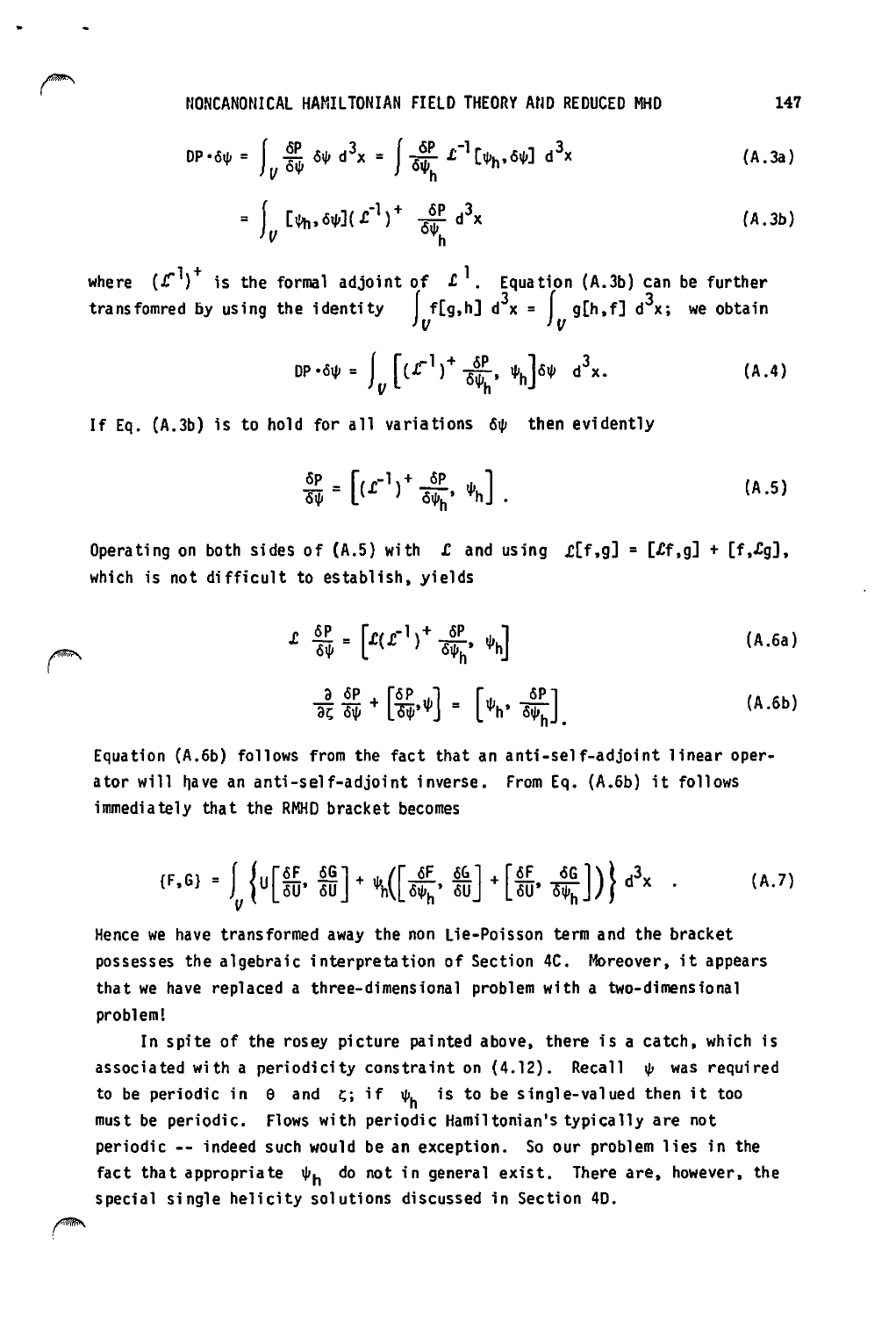### REFERENCES

فللمستنسر

- 1. H. Abarbanel, D. Holm, J. Marsden and T. Ratiu, 1984. Nonlinear Stability of Stratified Fluid Equilibria (preprint).
- 2. R. Abraham and J. Marsden, 1978. Foundations of Mechanics, Second Edition, Addison-Wesley.
- 3. V. Arnold, 1966. Sur la geometrie differentielle des groupes de Lie de dimension infinie et ses applications a l'hydrodynamique des fluids parfaits, Ann. Inst. Fourier, Grenoble, 16, 319-361.
- 4. B. Carreras, B. Waddell and H. Hicks, 1979. Poloidal Magnetic Field Flucutations. Nuclear Fusion 19, 1423-1430.
- 5. F. F. Chen, 1974. Introduction to Plasma PhYSics, Plenum.
- 6. A. Chorin, T. Hughes, M. McCracken and J.E. Marsden, 1978. Product formulas and numerical algorithms. Comm. Pure and Appl. Math. 31, *205-256.*
- 7. R.F. Dashen and D.H. Sharp, 1968. Currents as coordinates for hadrons, Phys. Rev. 165, 1857-1866.
- 8. I.E. Dzyaloshinskii and G.E. Volovick, 1980. Poisson brackets in condensed matter physics, Ann. Phys. 125, 67-97.
- 9. E. Ebin and J. Marsden, 1970. Groups of diffeomorphisms and the motion condensed matter physics, <u>Ann. Phys</u>. 1<u>29</u>, 67–97.<br>E. Ebin and J. Marsden, 1970. Groups of diffeomorphisms and the motion *incompressible fluid*, <u>Ann. Math</u>. <u>92,</u> pp. 102-163.
- 10. H. Goldstein, 1980. Classical Hechanics, Second Edition, Addition-Wesley.
- 11. J. Guckenheimer and P. Holmes, 1983. Nonlinear Oscillations, Dynamical Systems and Bifurcations of Vector Fields, Springer Appl. Math. Sciences vol. 42.
- .12. A. Hasegawa and K. Mima, 1977. Stationary spectrum of strong turbulence in magnetized nonuniform plasma. Phys. Rev. Lett. 39, 205-208.
- 13. R.D. Hazeltine, 1983. Reduced magnetohydrodynamics and the Hasegawa-Mirna equation, Physics of Flui ds, 26, 3242-3245.
- 14. R.D. Hazeltine, M. Kotschenreuther and P.J. Morrison, 1983. Reduced Fluid Models and Tearing-interchange Instability. Manuscript under preparation. Bull Am. Phys. Soc. 28, 1090.
- 15. R.D. HaZeltine, O. Holm and P.J. Morrison, 1984. work in progress.
- 16. D.O. Holm and B.A. Kupershmidt, 1983a. Poisson brackets and Clebsch representations for magnetohydrodynamics, multifluid plasmas, and elasticity, Physica 60, 347-363.
- 17. O. Holm, B. Kupershmidt and O. Levermore, 1984. (To appear in Advances in Applied Path.)
- 18. D.D. Holm, J.E. Marsden, T. Ratiu, and A. Weinstein, 1983. Nonlinear stability conditions and a priori estimates for barotropic hydrodynamics, PhySics Letters 98A, 15-21.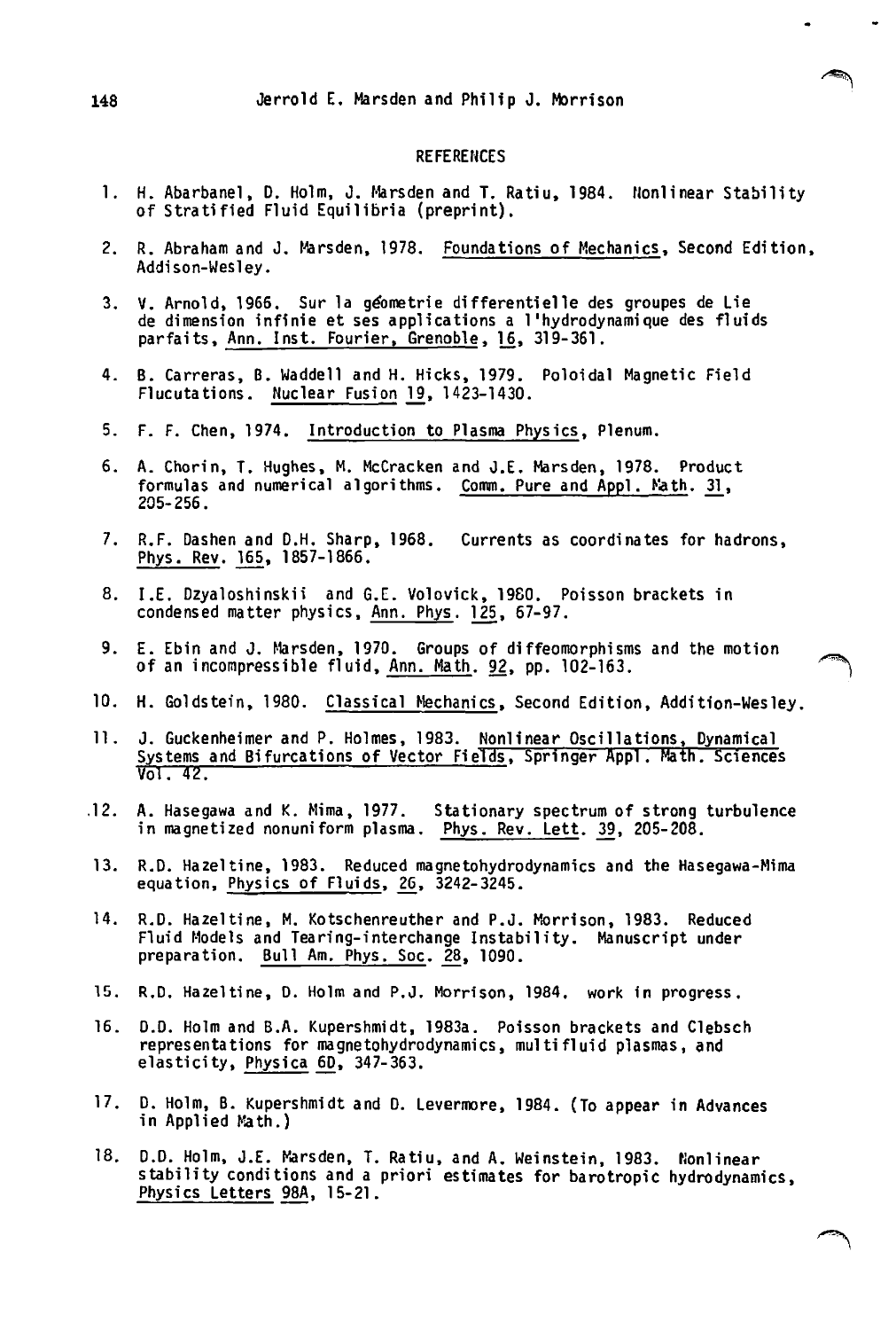- 19. D. Holm. J. Marsden. T. Ratiu. and A. Weinstein. 1984. Nonlinear stability of equilibria in fluid and plasma systems (in preparation).
- 20. P.J. Holmes, and J.E. Marsden, 1983. Horseshoes and Arnold diffusion for Hamiltonian systems on Lie groups, Indiana Univ. Math. J. 32, 273-310.
- 21. H.R. Lewis, 1970. Energy-conserving numerical approximations for vlasov plasmas, Journal of Computational Physics, 6, 136-141.
- 22. R. Littlejohn, 1979. A guiding center Hamiltonian: a new approach. J. Math. Phys. 20, 2445-2458.
- 23. R.G. Litlejohn. 1982. Sin9ular poisson tensors, from Mathematical Methods in Hydrodynamics and Integrability in Dynamical Systems. AlP Conf. Proc. 88, 47-66.
- 24. J. Marsden. T. Ratiu and A. Weinstein, 1983. Semi-direct products and reduction in mechanics. Trans. Am. Math. Soc. (to appear).
- 25. J. Marsden and A. Weinstein. 1974. Reduction of symplectic manifolds with symmetry, Rep. Math. Phys. 5, 121-130.
- 26. J.E. Marsden and A. Weinstein. 1982. The Hamiltonian structure of the Maxwell-Vlasov equations, Physica D, 4, 394-406.
- 27. J.E. Marsden and A. Weinstein, 1983. Coadjoint orbits, vortices and Clebsch variables for incompressible fluids. Physica 70, 305-323.

 $\subset$ 

- 28. J.E. Marsden, A. Weinstein, T. Ratiu, R. Schmid and R.G. Spencer, 1983. Hamiltonian systems with symmetry, coadjoint orbits and plasma physics, Proc. IUTAM-ISIMM Symposium on Modern Developments in Analytical Mechanics, Torino, June 7-11, 1982.
- 29. P.J. Morrison. 1980. The Maxwell-Vlasov equations as a continuous hamiltonian system. Phys. Lett. 80A. 383-386.
- 30. P.J. Morrison, 1982, Poisson brackets for fluids and plasmas, in ~''' Mathematical Methods in Hydrodynamics and Integrability in Related Dynamical Systems, AIP Conf. Proc., #88, La Jolla, M. Tabor (ed).
- 31. P.J. Morrison and J.M. Green. 1980. Noncanonical hamiltonian denSity r.J. Morrison and J.M. Green, 1960. Noncanonical namilionian dens<br>formulation of hydrodynamics and ideal magnetohydrodynamics, <u>Phys</u>.<br><u>Rev. Letters</u>. 45, 790-794.
- 32. P.J. Morriosn and R.D. Hazeltine. 1983. Hamiltonian formulation of reduced magnetohydrodynamics, Physics of Fluids (to appear).
- 33. M. Rosenbluth, D. Monticello, H. Strauss and R. White. 1976. Numerical Studies of Nonlinear Evolution of Kink Modes in Tokamaks, Phys. of Fluids 19, 1987-1996.
- 34. R.G. Spencer, 1982. The Hamiltonian structure of multi-species fluid electrodynamics in Ma thematical Methods in Hydrodynamics and lntegrabil i ty in Related Dynamical Systems. (M. Tabor and Y.M. Treve, eds.) AIP Conf. Proc., La Jolla Institute 1981, 88, 121-126.
- 35. R.G. Spencer and A.N. Kaufman, 1982. Hamiltonian structure of twofluid plasma dynamics. Phys. Rev. A. 25, 2437-2439.